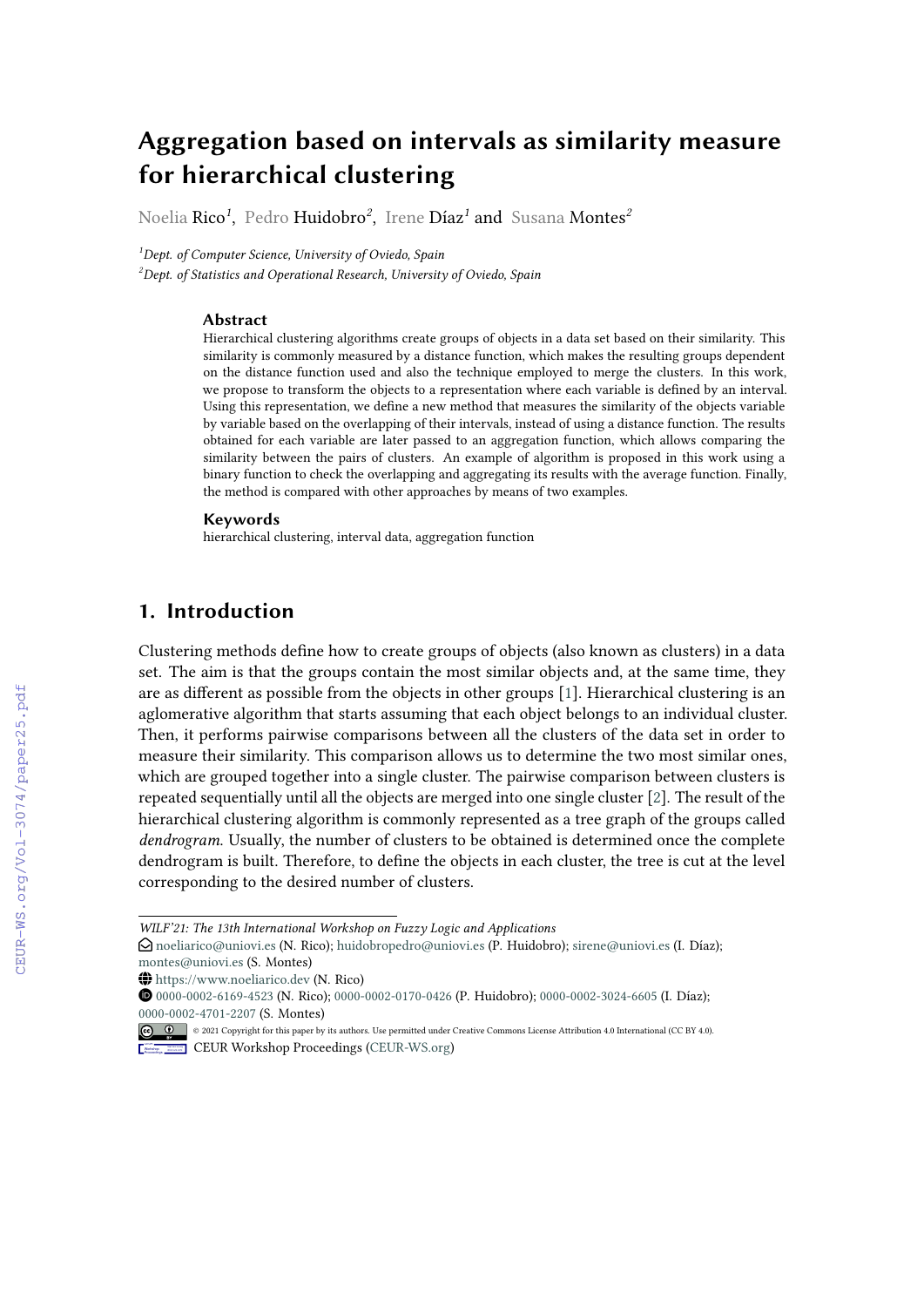In the process of creating the groups, classical approaches treat the clusters as points and measure their similarity by using point-based distances such as the Euclidean distance. In this work, we propose to transform the data in order to represent the clusters as intervals. In the literature, some methods based on intervals can be found. For instance, Galdino and Maciel [\[3\]](#page-8-0) consider some arithmetic operations between intervals in order to define the Euclidean distance as an interval. On the other hand, Ramos-Guajardo [\[4\]](#page-8-1) proposes some methods based on the Jaccard index and on statistical hypothesis tests. However, with this interval representation, we propose the use of a function that measures the degree of coincidence between two objects in each variable and an aggregation function in order to determine the clusters that should be merged together in each level of the tree. These two key points allow modeling uncertainty by allowing intervals to represent not only the objects but also their neighborhood, which could be very useful, for example, in case the data set contains noisy data.

This paper is organized as follows. Section [2](#page-1-0) gives an overview of the clustering problem and the transformation we apply for an interval-based approach. Section [3](#page-3-0) details the two key points introduced into the hierarchical clustering algorithm for creating the clusters using intervals and also presents the proposed algorithm. A comparison with other approaches is presented in Section [4](#page-3-1) by means of two examples. Conclusions of this work can be found in the final section.

### <span id="page-1-0"></span>**2. Clustering using intervals**

Let us consider a data set X where each object  $x_i \in X$  is defined by *n* variables such that  $x_i = \{x_i^1,...,x_i^n\}$  with  $x_i^k \in \mathbb{R}$ ,  $1 \leq k \leq n$ . The aim of any clustering algorithm is to group these objects into  $m$  different clusters  $C$  such that each object belongs uniquely to one cluster and  $C_1 \cup \cdots \cup C_m = \mathbb{X}$ . As the number of clusters is usually unknown beforehand, hierarchical clustering algorithms use a binary tree structure of  $n$  levels that groups the objects in  $X$  from the bottom of the tree to the top. Therefore, the algorithm defines for each level  $\ell$  of the tree, with  $1\leq\ell\leq m,$  a set of clusters  $\mathbb{C}_\ell=\{{}^{\ell}\mathcal{C}_1,\,\ldots,\,{}^{\ell}\mathcal{C}_\ell\}.$  Following this, the root of the generated tree  $\mathbb{C}_1$  (which is the last level reached by the algorithm) contains one single cluster with all the elements in X. On the other hand, the bottom level (where the algorithm starts) contains the leaves of the tree, this is, a set of clusters that has as many clusters as objects in the data set, since each of the clusters contains a single object of  $X$ . As the tree is built from the bottom (i.e.  $\ell$  equal to the number of objects in X) to the top (i.e.  $\ell = 1$ ), in each iteration the clusters in level  $\ell$  are almost the same than the clusters in level  $\ell + 1$ , varying only in the two clusters of  $\ell+1$  that are substituted by one in  $\ell$ , corresponding to the cluster generated after merging two most similar clusters in  $\ell + 1$  into one single cluster in  $\ell$ . The process is repeated iteratively until the root of the tree is reached. After the tree is obtained, the clusters for any number  $m$  of different clusters can be determined by cutting the tree at the corresponding level.

Taking into account that the clustering algorithm seeks for creating groups of similar objects, it is necessary to define how the similarity between the objects is measured. This is usually done by means of a distance function and many variations have been proposed in the literature [\[5,](#page-8-2) [6,](#page-8-3) [7\]](#page-8-4), although the Euclidean distance is usually the one used in practice. There are three different cases for which the measure must be defined:

• Distance between two objects  $\delta(x_i, x_j) : x_i, x_j \in \mathbb{X}$ .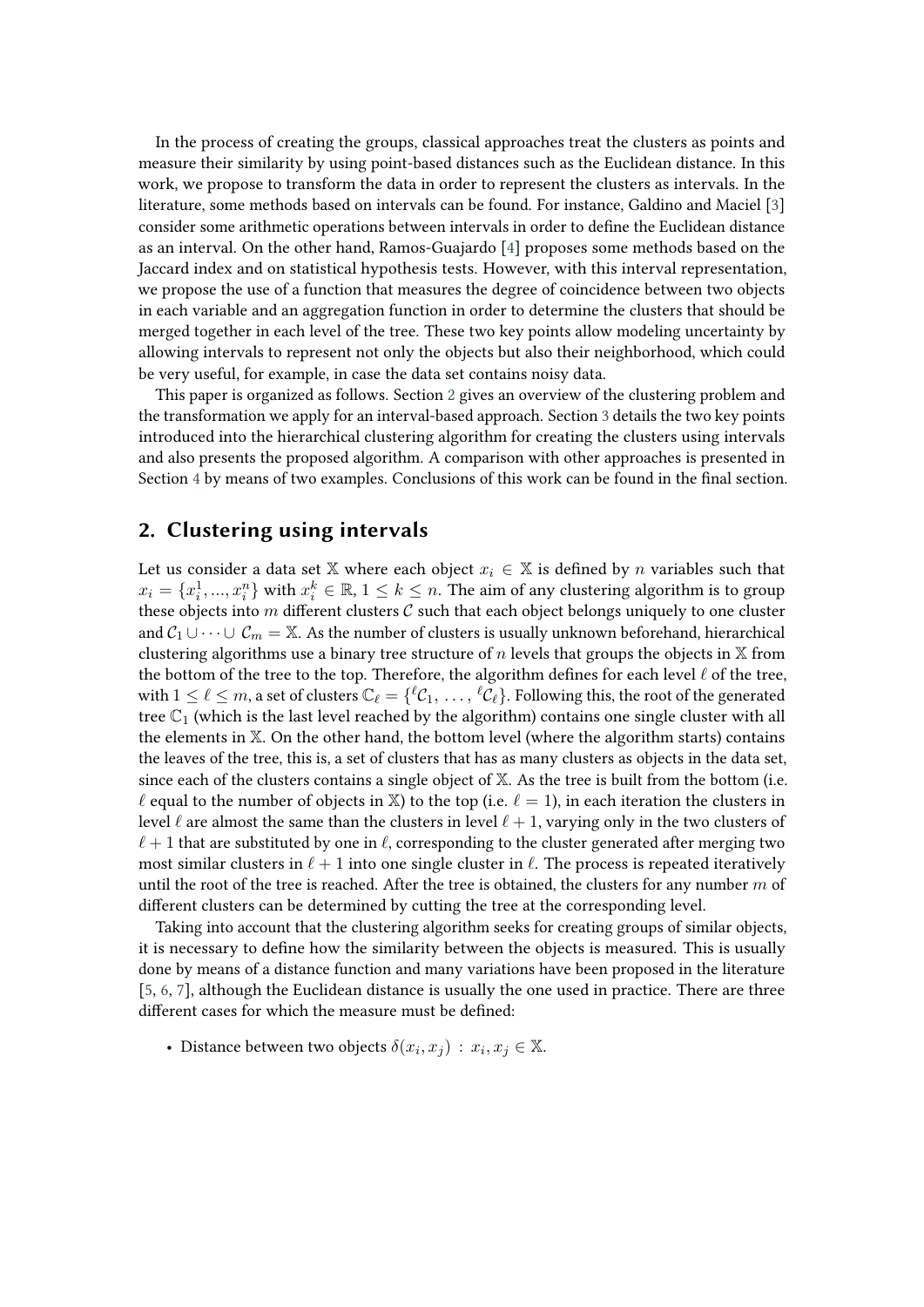- Distance between an object and a cluster  $\delta(x_i, {}^{\ell} {\mathcal C}_j) \, : \, x_i \in {\mathbb X} \, , \, {}^{\ell} {\mathcal C}_j \in {\mathbb C}_{\ell}.$
- Distance between two clusters  $\delta({}^{\ell}\mathcal{C}_i, {}^{\ell}\mathcal{C}_j)$  :  ${}^{\ell}\mathcal{C}_i, {}^{\ell}\mathcal{C}_j \in \mathbb{C}_{\ell}$ .

However, as hierarchical clustering algorithms consider that each object belongs to its own cluster in the first iteration (i.e. the bottom of the tree), all three types of distances could be generalized as  $\delta({}^{\ell}\mathcal{C}_i, {}^{\ell}\mathcal{C}_j).$  How the distance between two clusters is computed is usually referred to as *linkage method*. Depending on the linkage method chosen, the algorithm will result in different sets of clusters [\[8\]](#page-8-5). Many linkage methods have been defined in the literature. The most popular ones are the listed below accompanied by the explanation on how they define the similarity between two clusters:

- **single**: the distance between the closest points of the clusters.
- **complete**: the distance between the furthest points of the clusters.
- **average**: the distance between all the points of the clusters and then compute the average.
- **centroid**: calculates the centroid of each cluster (i.e. for each variable the average of all the points that belong to the cluster) and computes the distance between the two clusters using their centroids.

To sum up, this means that each linkage method represents the cluster by choosing a different object of the cluster. Then, using this object as a representation of the cluster, the distance is computed pairwisely and the closest ones are merged together.

In this work, we propose to identify the clusters using intervals instead of one single point. For defining a measure of similarity, we keep in mind the original methods and how the distance between two objects is a particular case of the distance between two clusters. Then, we propose a new hierarchical clustering method based on intervals that substitutes the linkage method by an interval-based function and an aggregation function. By using this method, the distance involving clusters of intervals can be computed by components applying a function  $f$  to each variable and then using an aggregation function  $A$  in order to obtain a single value that allows comparing the clusters pairwisely. This comparison is necessary in order to establish which two of the clusters are the most similar and consequently should be merged together into a single cluster.

In order to identify the objects of the data set with an interval-based representation, each object  $x_i \in \mathbb{X}$  is turned into an object  $y_i \in \mathbb{Y}$  such that each component  $x_i^k$  of the object is transformed into a degenerated interval  $y_i^k=[\underline{x_i^k},x_i^k],$  where  $\underline{x_i^k}=x_i^k=x_i^k.$  Notice that this is a particular case of a cluster, therefore any cluster can be defined as  ${}^{\ell} \mathcal{C}_i = \{{}^{\ell} \mathcal{C}^1_i,\ldots,{}^{\ell} \mathcal{C}^n_i\}$ where  ${}^{\ell} \mathcal{C}_i^k = [\frac{\ell}{{\cal C}_i^k}, \overline{\ell}{{\cal C}_i^k}]$  with  $1\leq k\leq n.$  The data set  $\mathbb {Y}$  with the transformed representation of all the objects  $\overline{\text{in }X}$  is given as input to the clustering algorithm.

Whenever two clusters are merged together, and therefore contain more than one object of the data set, the new cluster is created taking from the two clusters merged the lowest and the greatest endpoints for the interval that represents each variable. Formally, given two clusters  ${}^{\ell} \mathcal{C}_i$  and  ${}^{\ell} \mathcal{C}_j$ , the resulting cluster  ${}^{\ell-1} \mathcal{C}_h = \{{}^{\ell-1} \mathcal{C}_h^1, \ldots, {}^{\ell-1} \mathcal{C}_h^n\}$  is built such that  ${}^{\ell-1}\mathcal{C}_h^k=[\min\{\frac{\ell\mathcal{C}_i^k}{2},\frac{\ell\mathcal{C}_j^k}{2}\},\max\{\frac{\ell\mathcal{C}_i^k}{2},\frac{\ell\mathcal{C}_j^k}{2}\}], 1\leq k\leq n.$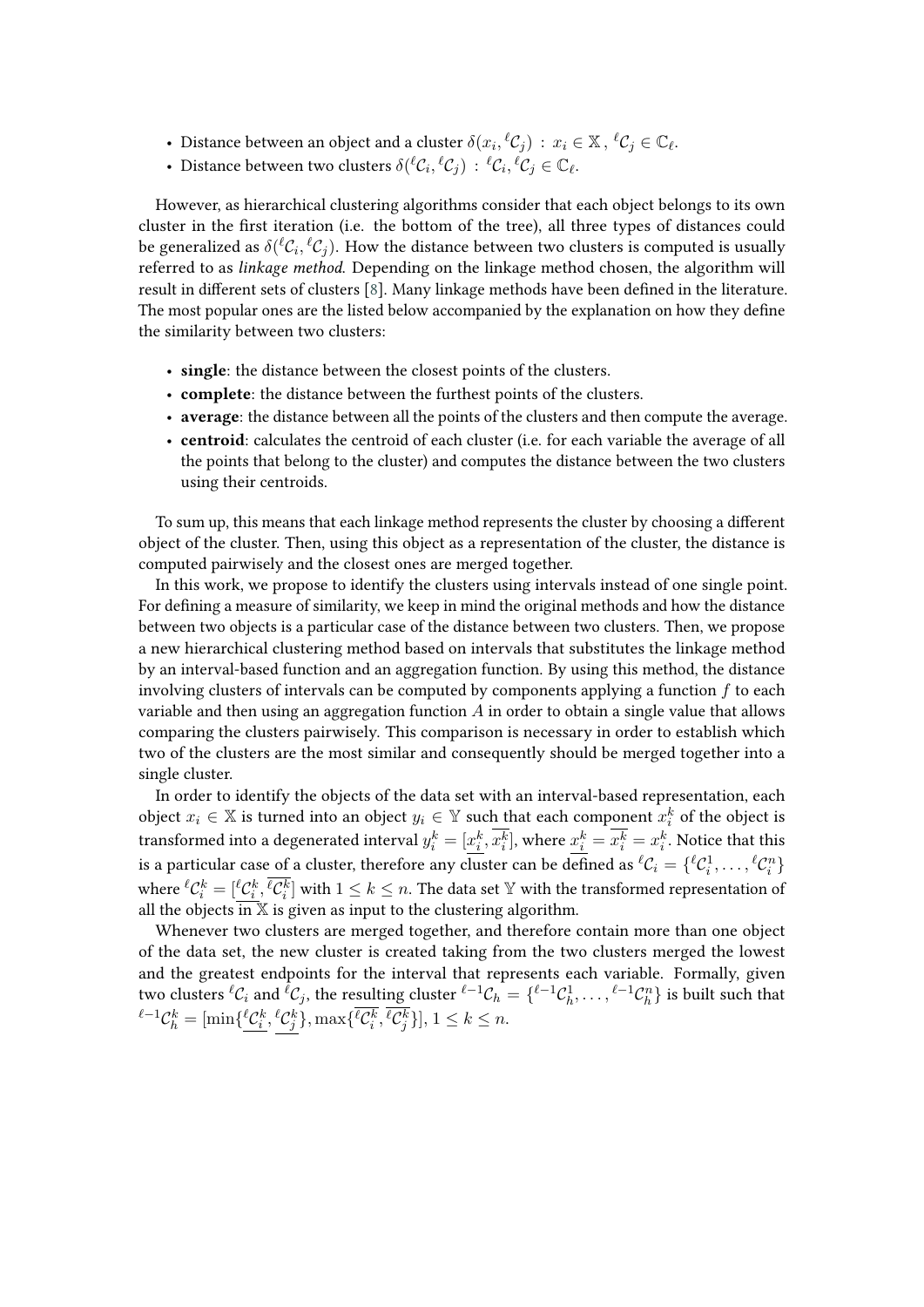#### <span id="page-3-0"></span>**3. Proposed algorithm**

The first step in order to obtain an algorithm based on this interval approach is to define the function f used to measure the similarity between two intervals  $[a, b]$ ,  $[c, d] \subseteq \mathbb{R}$ . Although this function could be defined in multiple forms, here we consider a binary basic approach so the following function  $f$  is used to determine whether there is overlapping between the two intervals:

$$
f([a, b], [c, d]) = \begin{cases} 1 & \text{if } [a, b] \cap [c, d] \neq \emptyset \\ 0 & \text{otherwise.} \end{cases}
$$

The algorithm starts by applying the function  $f({}^{\ell} \mathcal{C}_i^k, {}^{\ell} \mathcal{C}_j^k)$  to each component of the clusters  $^{\ell} \mathcal{C}_i, ^{\ell} \mathcal{C}_j \in \mathbb{C}_\ell$  such that  $\ell$  is equal to the number of objects in  $\mathbb X$  and  $1 \leq k \leq n.$  By doing this, it is possible to obtain the vector  $\vec{s}_{\ell\mathcal{C}_i,\ell\mathcal{C}_j}=(s^1_{\ell\mathcal{C}_i,\ell\mathcal{C}_j},\ldots,s^n_{\ell\mathcal{C}_i,\ell\mathcal{C}_j}).$  This vector gives an intuition about what we call the *degree of coincidence* between the two objects.

After  $\vec{s}_{\ell \mathcal{C}_i, \ell \mathcal{C}_j}$  has been calculated for all pairs of objects, these must be compared. To obtain a single value that eases this pairwise comparison, the elements of  $\vec{s}_{\ell_{\mathcal{C}_i},\ell_{\mathcal{C}_j}}$  are aggregated by means of an aggregation function  $A(\vec{s}_{\ell \mathcal{C}_i,{}^{\ell} \mathcal{C}_j}).$  For this work, as a first approach, we define  $A$ simply as the average of the elements in  $\vec{s}$ , such that:

$$
A(\vec{s}_{\ell\mathcal{C}_i,\ell\mathcal{C}_j})=\frac{1}{n}\sum_{k=1}^n s_{\ell\mathcal{C}_i,\ell\mathcal{C}_j}^k.
$$

The two clusters  ${}^{\ell}\mathcal{C}_i, {}^{\ell}\mathcal{C}_j$  with the greatest value of  $A(\vec{s}_{\ell}\mathcal{C}_i, {}^{\ell}\mathcal{C}_j)$  are merged together into a cluster.

Notice that, using this basic function, in case that none of the elements of the objects are equal, the overlapping between the initial vectors will be 0 so none of the objects could be grouped together. To solve this, the neighborhood of the interval in each component will be considered taking into account the range of each variable in the original data set. Formally, we can define the vector  $\vec{w}$  of n elements, which associates each value  $w_k$  with the k-th variable of the data set using the range of the variable in the initial data set X. Prior to the execution of the clustering the algorithm, the percentage of the variable that will be considered for this update is set using  $p$ , which determines the amount that the interval will be extended in case that there is no overlapping, such that  $w_k = (\max_{x_i \in \mathbb{X}} (x_i^k) - \min_{x_i \in \mathbb{X}} (x_i^k)) \times p$ .

Using the coefficient  $w_k$ , when there is no overlapping between any of the intervals, the interval  ${}^{\ell} \mathcal{C}^k_i$  is transformed into:

$$
{}^{\ell} \mathcal{C}_i^k = [\frac{\ell \mathcal{C}_i^k}{\ell} - w_k, \overline{\ell \mathcal{C}_i^k} + w_k].
$$

The resulting algorithm obtained from the considerations explained is shown in Algorithm [3.](#page-3-0)

### <span id="page-3-1"></span>**4. Comparison with classical approaches**

In order to illustrate the method, an example for a toy data set is presented below.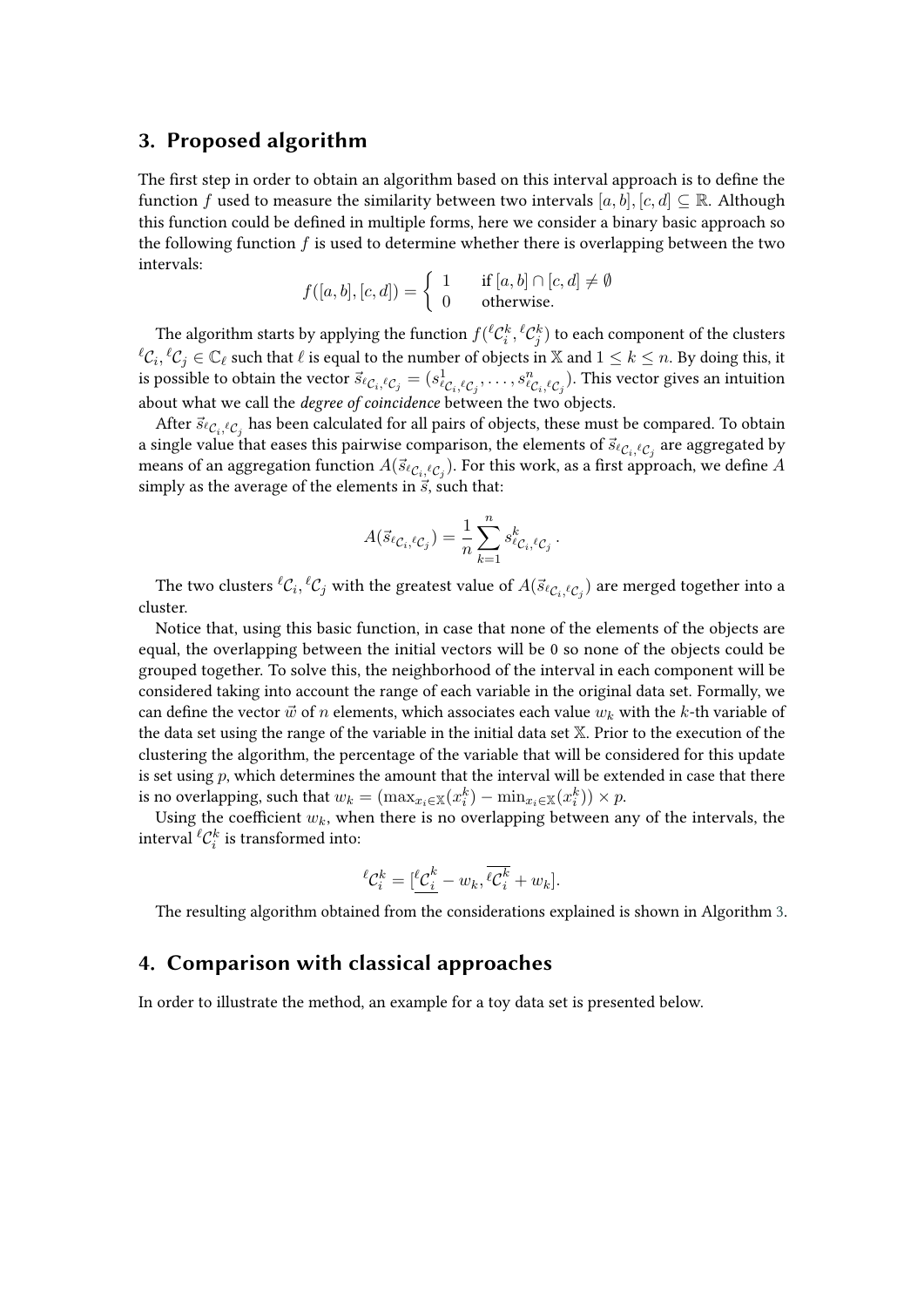|     | <b>Algorithm 1</b> Proposed methodology for hierarchical clustering                                                                         |                                                                                                                                 |
|-----|---------------------------------------------------------------------------------------------------------------------------------------------|---------------------------------------------------------------------------------------------------------------------------------|
|     | 1: Transform $\mathbb X$ into $\mathbb Y$                                                                                                   | $\triangleright$ Define the interval-based objects                                                                              |
|     | 2: Compute the vector $\vec{w}$ using $\mathbb{X}$                                                                                          |                                                                                                                                 |
|     |                                                                                                                                             | 3: $\ell = n$ $\triangleright$ Initially each object has its own cluster, the algorithm starts with the leaves                  |
|     | 4: while $\ell > 0$ do                                                                                                                      | $\triangleright$ Build the tree from bottom to top                                                                              |
| 5:  | $k = 0$                                                                                                                                     |                                                                                                                                 |
| 6:  | for all ${}^{\ell}C_i, {}^{\ell}C_j \in \mathbb{C}_{\ell}$ do                                                                               |                                                                                                                                 |
| 7:  |                                                                                                                                             | <b>for</b> each variable k defined with [a, b] in ${}^{\ell}C_i$ and [c, d] in ${}^{\ell}C_j$ <b>do</b>                         |
| 8:  |                                                                                                                                             | $s_{\ell_{\mathcal{C}_i},\ell_{\mathcal{C}_i}}^k = f([a,b],[c,d]) \Rightarrow$ Compute the similarity according to the variable |
| 9:  | end for                                                                                                                                     |                                                                                                                                 |
| 10: | end for                                                                                                                                     |                                                                                                                                 |
| 11: | Compute the global similarity $A(\vec{s}_{\ell_{\mathcal{C}_i},\ell_{\mathcal{C}_j}})$ .                                                    |                                                                                                                                 |
| 12: | while $A(\vec{s}_{\ell\mathcal{C}_i,\ell\mathcal{C}_i})=0$ , $\forall^{\ell}\mathcal{C}_i, {^{\ell}\mathcal{C}_j} \in \mathbb{C}_{\ell}$ do | $\triangleright$ If none of the clusters overlap                                                                                |
| 13: | Update the intervals using $\vec{w}_i$                                                                                                      |                                                                                                                                 |
| 14: | Increase the value of $k$                                                                                                                   |                                                                                                                                 |
| 15: | Repeat lines 6 to 11                                                                                                                        |                                                                                                                                 |
| 16: | end while                                                                                                                                   |                                                                                                                                 |
| 17: | Determine the two closest clusters and merge them into one                                                                                  |                                                                                                                                 |
| 18: | Define the set $\mathbb{C}_{\ell}$                                                                                                          |                                                                                                                                 |
|     | 19: end while                                                                                                                               |                                                                                                                                 |

**Example 4.1.** Let us consider the one-dimensional data set of five objects  $\mathbb{X} = \{5, 7, 46, 81, 92\}$ . *In order to apply the proposed method, first of all, it is necessary to transform the data set* X *into an interval data set* Y *by using degenerated intervals. Therefore, the transformed data set*  $\mathbb{Y} = \{ [5, 5], [7, 7], [46, 46], [81, 81], [92, 92] \}$  *is obtained. Also, it is necessary to compute the weight that will be used for updating the intervals when there is no overlapping. In this case, as there is only one variable, only one value must be computed. We define*  $p = 0.01$  *so, taking into account the range* [5,92] *of the variable, the weight*  $w_1$  *can be computed such that*  $w_1$  =  $(92 - 5) \times 0.01 = 0.87$ . This value will be used whenever there is no overlapping between the *objects, so the intervals are augmented in their extremes until some overlap is found. The first step is to compare the objects pairwisely by applying the function to compare the intervals associated with each variable. The results are shown below:*

$$
y_1 = [5, 5] \underbrace{\begin{bmatrix} y_2 = [7, 7] & y_3 = [46, 46] & y_4 = [81, 81] & y_5 = [92, 92] \\ 0 & 0 & 0 & 0 \\ y_2 = [7, 7] & 0 & 0 & 0 \\ y_3 = [46, 46] & 0 & 0 \\ y_4 = [81, 81] & 0 \end{bmatrix}
$$

*Notice that these objects could also had been represented as:*

 $\mathbb{C}_5 = \{5\mathcal{C}_1 = \{[5, 5]\}, \, 5\mathcal{C}_2 = \{[7, 7]\}, \, 5\mathcal{C}_3 = \{[46, 46]\}, \, 5\mathcal{C}_4 = \{[81, 81]\}, \, 5\mathcal{C}_5 = \{[92, 92]\}\},$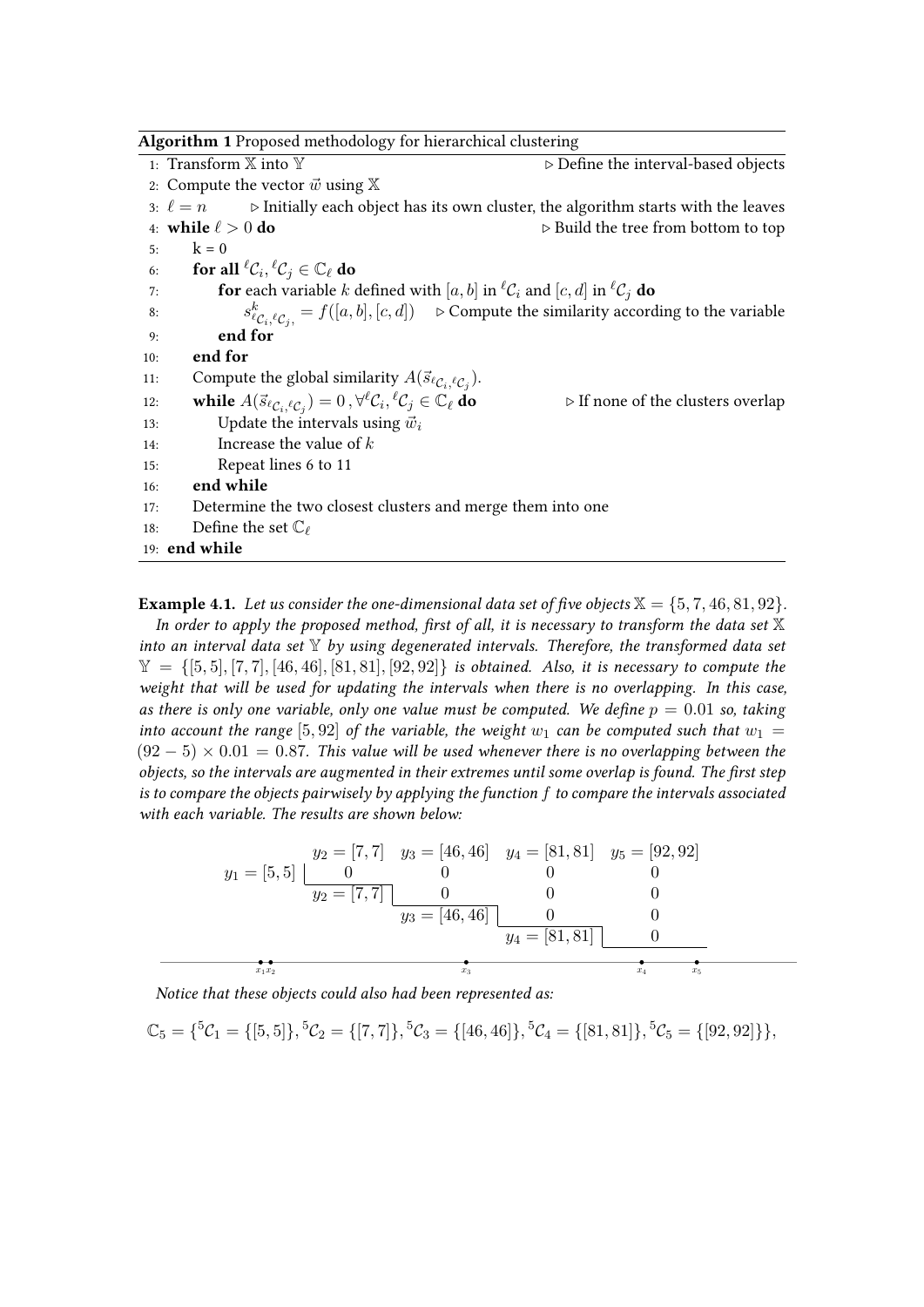*as this is the set containing the leaves at the bottom of the tree, which corresponds to level*  $\ell = 5$ *for this data set of five objects. Henceforth, this notation will be used in order to be consistent in all the iterations of the example.*

*As there are no overlapping between any of the objects, the extremes of the intervals must be updated using*  $w_1$ . The new intervals obtained after subtracting  $w_1$  to the left extreme of the *interval and adding*  $w_1$  to the right extreme of the interval are shown below:

$$
{}^{5}C_{1} = [4.13, 5.87] \begin{bmatrix} {}^{5}C_{2} = [6.13, 7.87] & {}^{5}C_{3} = [45.13, 46.87] & {}^{5}C_{4} = [80.13, 81.87] & {}^{5}C_{5} = [91.13, 92.87] \\ 0 & 0 & 0 & 0 \\ {}^{5}C_{2} = [6.13, 7.87] & 0 & 0 & 0 \\ {}^{5}C_{3} = [45.13, 46.87] & 0 & 0 \\ {}^{5}C_{4} = [80.13, 81.87] & 0 \end{bmatrix}
$$

*As shown in the previous figure, there is still no overlapping so more increase is needed. The weight*  $w_1$  *is applied again such that the following table is obtained:* 



*After this update, there is an overlapping between the clusters*  ${}^5C_1$  *and*  ${}^5C_2$ *. Therefore, these two clusters are merged together in the next iteration, creating in the upper level of the tree*  $\ell = 4$  *the cluster*  ${}^4C_1$ *. The interval takes the lowest value of the left limit and the greatest value of the right limit of the two clusters that are merged, therefore,*  ${}^4C_1 = \{ [3.26, 8.74] \}.$ 

$$
\begin{array}{c|cc}\n\hline\n\bullet & x_1x_2 & x_3 & x_4 & x_5\n\end{array}
$$

*The representation of the clusters in the next iteration is given by the set of intervals*  $\mathbb{C}_4$ *, which contains all the previous intervals and the new cluster created. This set can be defined as:*

 $\mathbb{C}_4 = \{^4\mathcal{C}_1 = \{[3.26, 8.74]\}, ^4\mathcal{C}_2 = \{[44.26, 47.74]\}, ^4\mathcal{C}_3 = \{[79.26, 82.74]\}, ^4\mathcal{C}_4 = \{[90.26, 93.74]\}\}.$ 

*After the creation of this new cluster, it is again necessary to update the intervals to increase their extremes until they overlap and a new cluster can be created. As shown in the comparison below, in the first iteration there is no overlap:*

$$
{}^{4}C_{1} = [3.26, 8.74] \begin{bmatrix} {}^{4}C_{2} = [44.26, 47.74] & {}^{4}C_{3} = [79.26, 82.74] & {}^{4}C_{4} = [90.26, 93.74] \\ 0 & 0 & 0 \\ {}^{4}C_{3} = [44.26, 47.74] & 0 & 0 \\ {}^{4}C_{4} = [79.26, 82.74] & 0 \end{bmatrix}
$$

*Therefore,*  $w_1$  *must be iteratively applied and after five times, the following clusters are obtained:*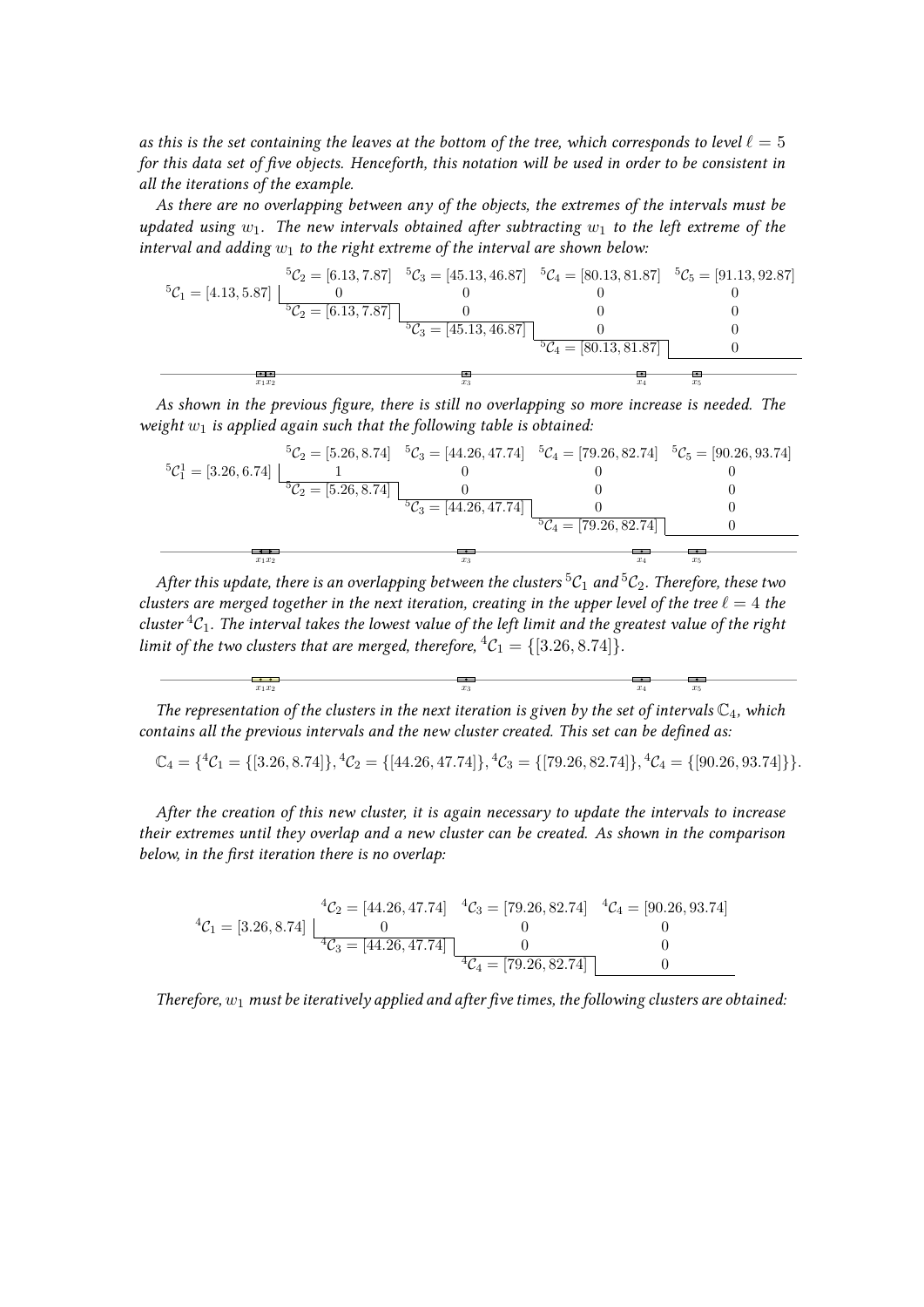$$
{}^{4}C_{1} = [-1.09, 13.09] \begin{bmatrix} {}^{4}C_{2} = [39.91, 59.02] & {}^{4}C_{3} = [74.91, 87.09] & {}^{4}C_{4} = [85.91, 98.09] \\ 0 & 0 & 0 \\ {}^{4}C_{2} = [39.91, 59.02] & 0 & 0 \\ {}^{4}C_{3} = [74.91, 87.09] & 1 \end{bmatrix}
$$

*According to the values obtained at this point, it is necessary to merge the clusters*  ${}^4C_3$  *and*  ${}^4C_4$ *, which contains the objects*  $x_4$  *and*  $x_5$  *respectively, obtaining the following clusters for the next iteration, must be merged, which corresponds with the following situation in*  $\ell = 3$ *:* 

Following this procedure and increasing the range of the intervals iteratively using 
$$
w_1
$$
, the following overlapping is obtained:

 $x_1x_2$   $x_3$   $x_4$   $x_5$ 

$$
\begin{array}{ccc}\n\overbrace{\phantom{0}}^{x_1x_2} & \overbrace{\phantom{0}}^{x_3} & \overbrace{\phantom{0}}^{x_4} & \overbrace{\phantom{0}}^{x_5} \\
\text{Meaning that these are merged together making the two following clusters in } \ell = 2.\n\end{array}
$$

*The last iteration will conclude the method by merging the two remaining clusters together in the root of the tree representation, with one single cluster that contains all the objects in the data set.*

 $x_1x_2$   $x_3$   $x_4$   $x_5$ 

*On the other hand, for creating the groups using the classical linkage methods, it is necessary to perform a pairwise comparison of the objects in* X *to compute their distance. The results obtained from this comparison are shown below:*

$$
x_1 = 5 \begin{array}{c|cc} x_2 = 7 & x_3 = 46 & x_4 = 81 & x_5 = 92 \\ \hline 2 & 41 & 76 & 87 \\ \hline x_2 = 7 & 39 & 74 & 85 \\ \hline x_3 = 46 & 35 & 46 \\ \hline x_4 = 81 & 11 & 1 \end{array}
$$

*Using this, when the single linkage method is employed, the clusters obtained are the same as the ones with our method (left dendrogram). However, when the complete, average or centroid linkage methods are considered the results are different (right dendrogram).*



The one-dimensional version of the algorithm yields the same results that the single linkage method using Euclidean distance. Intuitively, it is natural that in one dimension the results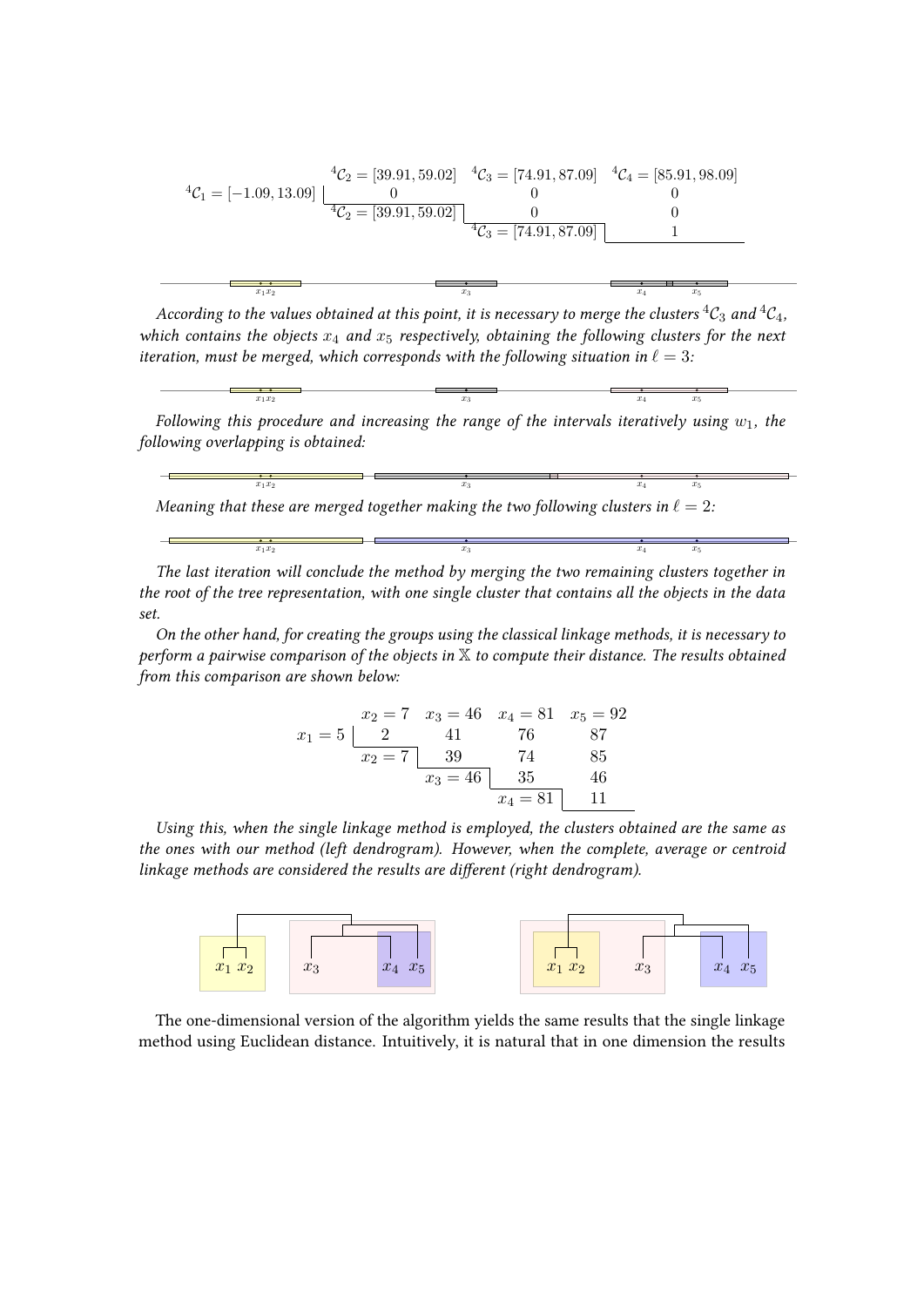are the same than using this binary function as, the closer the objects are, the sooner they will overlap. However, the single method is only equivalent to our method in the case of objects with one dimension. A counterexample showing that this is not the case when the number of variables increases is shown below.

**Example 4.2.** *Here we present a counterexample using a data set where the objects are defined with two variables: age and height. This shows that our method is different from single linkage using Euclidean distance in the case when the number of the variables is greater than one. Let us consider the following data set (left) and the corresponding pairwise distance between the objects of the data set (right):*



*According to the Euclidean distance, the most similar objects in the bottom level of the tree (i.e.*  $\ell = 3$ ) are  $x_1$  and  $x_2$ . This means that these two objects are merged into one single cluster  ${}^2C_1$  in *the upper level*  $\ell = 2$ . Then, the third object  $x_3$  will be merged with this cluster in an upper level of *the tree, creating the single cluster in the root*  ${}^1C_1$  *that contains all the objects. On the other hand, with our method, we obtain a different result. First of all, let us transform the data set into a data set* Y *of degenerated intervals (shown below on the table). The individual results of each pairwise comparison of the objects after applying the function to each variable are shown in the tables below. Then, the aggregation function is applied to each pairwise comparison, such that the table Average is obtained. The objects*  $y_1$  *and*  $y_3$  *are the most similar according to the first approach so these would be merged together first. Age Height*

|         |                        |            |       | Age   |       |       | Height |       |       | Average |       |
|---------|------------------------|------------|-------|-------|-------|-------|--------|-------|-------|---------|-------|
|         | Age                    | Height     |       | $y_2$ | $y_3$ |       | $y_2$  | $y_3$ |       | $y_2$   | $y_3$ |
| $y_1$   | [10, 10]               | [140, 140] |       |       |       |       |        |       |       |         |       |
| $y_2\,$ | 11, 11                 | [150, 150] | $y_1$ |       |       | $y_1$ |        |       | $y_1$ |         | 1/2   |
| $y_3$   | $\lceil 10, 10 \rceil$ | [170, 170] |       | $y_2$ |       |       | $y_2$  | U     |       | $y_2$   |       |

*So using this method, on the contrary to what happened using the single linkage method with the Euclidean distance, the objects*  $y_1$  *and*  $y_3$ , *(which represent the original*  $x_1$  *and*  $x_3$ *) form*  ${}^2C_1$ *. This makes the clusters in*  $\ell = 2$  *be different than the ones obtained before.* 

As illustrated in the previous examples, classical methods based on distances require comparing all the pairs of objects in the cluster. On the contrary, with the proposed method, this matrix is reduced in each step which benefits the implementation of the algorithm as well as its suitability to be applied in practice to large problems. Furthermore, using the basic function  $f$ that we are considering in this work, the Boolean matrix used is more efficient and less memory space is needed to store the comparison.